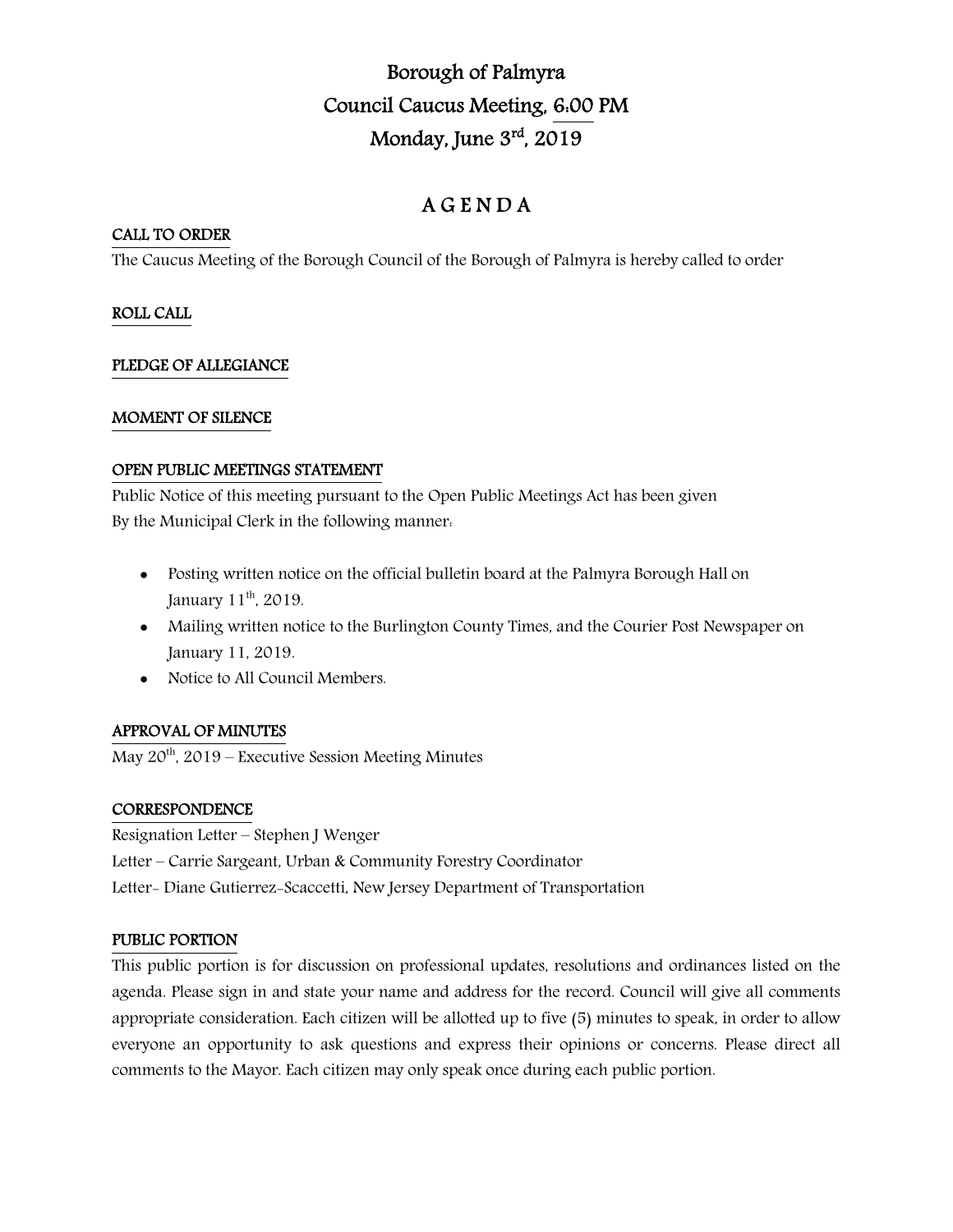# ORDINANCE ON FIRST READING (Public Hearing to be held July 15<sup>th</sup>, 2019).

Ordinance 2019-06, An Ordinance of the Borough of Palmyra in the County of Burlington, New Jersey, Providing for Various Capital Improvements and related expenses in and for the Borough Appropriating 1,496,700.00 therefore authorizing the Issuance of \$1,387,000.00 in General Improvement Bonds or Notes of the Borough to Finance the same.

Ordinance 2019-07, An Ordinance of the Borough of Palmyra, in the County of Burlington, New Jersey; Providing for Various Capital Improvements for the Borough's Sewer Utility, Appropriating \$132,500.00, Therefore Authorizing the Issuance of \$125,875.00 in Sewer Utility Bonds or Notes of the Borough to Finance the same.

#### ORDINANCE ON SECOND READING (Public Hearing)

Ordinance 2019-05, An Ordinance Of The Borough of Palmyra to Provide for and Determine the Rates and Ranges of Compensation of Each Employee and Officer of the Borough of Palmyra for years 2019 and 2020. This Ordinance expires on December  $31<sup>st</sup>$ , 2020 unless otherwise amended.

#### RESOLUTIONS Consent Agenda

Resolution 2019-151 to Resolution 2019-165 will be enacted as a single motion, if any resolution needs additional discussion it will be removed from the consent agenda and voted on separately.

Resolution 2019-151, Resolution Authorizing the Refund of Rental Inspection Fees Improperly charged to Dorett Hipplewith in the amount of \$250.00.

Resolution 2019-152, Resolution Authorizing the Finance Officer to Pay Vendor Bills During the Month of June 2019

Resolution 2019-153, Resolution Requesting Approval of item of Revenue and Appropriation N.J.S.A. 40A:4-87 (Chapter 159) 2019 Clean Communities Grant in the amount of \$17,125.92

Resolution 2019-154, Resolution Requesting Approval of item of Revenue and Appropriation N.J.S.A. 40A:4-87 (Chapter 159) Click It or Ticket 2019 Seat Belt Mobilization in the amount of \$5,500.00

Resolution 2019-155, Resolution Requesting Approval of item of Revenue and Appropriation N.J.S.A. 40A:4-87 (Chapter 159) Municipal Court Alcohol Education Rehabilitation and Enforcement Fund in the amount of \$643.00

Resolution 2019-156, Resolution Requesting Approval of item of Revenue and Appropriation N.J.S.A. 40A:4-87 (Chapter 159) Safe & Secure Communities Grant in the amount of \$39,485.00

Resolution 2019-157, Resolution Authorizing the 2019-2020 Liquor License Renewal for John P Grew, Inc. T/A Park Tavern Plenary Retail Consumption License #0327-33-006-004

Resolution 2019-158, Resolution Appointing Joseph Osinski as Part-Time Digital Evidence Technician for the Palmyra Police Department at the Rate of \$22.00 Per Hour not to exceed 28 Hours Per Week Effective July  $1<sup>st</sup>$ , 2019

Resolution 2019-159, Resolution Authorizing Chief Pearlman to sign proposal with the Rodgers Group, LLC for Accreditation of the Palmyra Police Department per their attached proposal authorizing option1 Accreditation Consultation Services Program at the cost of \$39,900.00 payable over 12 months.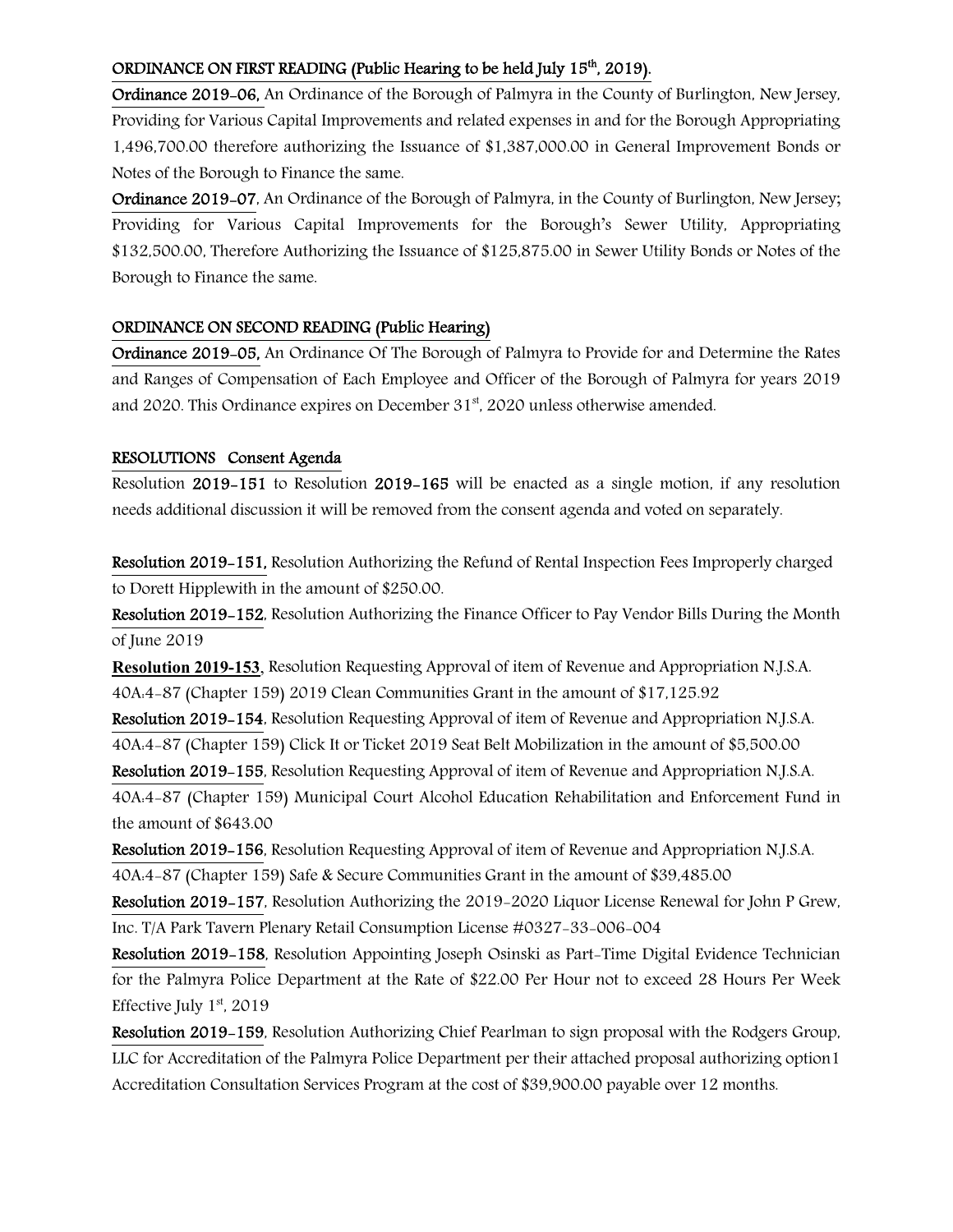Resolution 2019-160, Resolution of the Borough of Palmyra Establishing the Annual Rates of Compensation and/ or Hourly rates paid to Borough Employees

Resolution 2019-161, Resolution Awarding a Contract to Pioneer General Contracting Co., for 2019 Miscellaneous Concrete Construction Project per ERI's Recommendation of Award Letter Dated May 13<sup>th</sup>, 2019 in the amount of \$66,029.00

Resolution 2019-162, Resolution Authorizing the Mayor to Execute an Agreement between the Borough of Palmyra and the YMCA of Philadelphia and Freedom Valley for the 2019 Palmyra Summer Camp Program at the Palmyra Community Center

Resolution 2019-163, Resolution Authorizing the 2019-2020 Liquor License Renewal for Oberg LLC, T/A Curran's Irish Pub/5 West Plenary Retail Consumption License with Broad Package

#0327-32-003-007

Resolution 2019-164, Resolution Authorizing the purchase of Dodge Durango Per Cranford CO-OP Contract #47-CPCPS From Carman Jeep in the amount of \$27,872.00

Resolution 2019-165, Resolution Authorizing the 2019-2020 Liquor License Renewal for DHAVAL Inc. T/A Palmyra Liquors Plenary Retail Distribution License #0327-44-004-005

# COMMUNITY SPOTLIGHT

Special Olympics Torch Run, June 7<sup>th</sup> Palmyra Fire Company 2019 Golf Outing – July  $22<sup>nd</sup>$ , 2019

#### PUBLIC REMINDERS

Public Works evening hours – 5/22

#### DISCUSSION ITEMS

#### NEW Business

- Public Events
	- Farmers Market guidelines
	- Summer Concerts

Borough Newsletter – June/ July 2019 Edition

- Writ of Execution Fillit Inc. property
- Proposed merit increases
- Friday, July  $5<sup>th</sup>$  proposed day in lieu of Columbus Day
- Grant opportunities
- Police Vehicles Update

#### Old Business

- Redevelopment updates
	- 1. Discussion with NJDEP representatives re: meeting with Soil Safe
	- 2. Soil Safe meeting notes provided by John Hogue, ERM
	- 3. Conditional Redevelopment Designation & Interim Cost Agreement with P3 Jumbo Redeveloper, LLC
	- 4. Redevelopment Agreement with Outlaw Investment Group, LLC
- Market St light pole banners Phase I